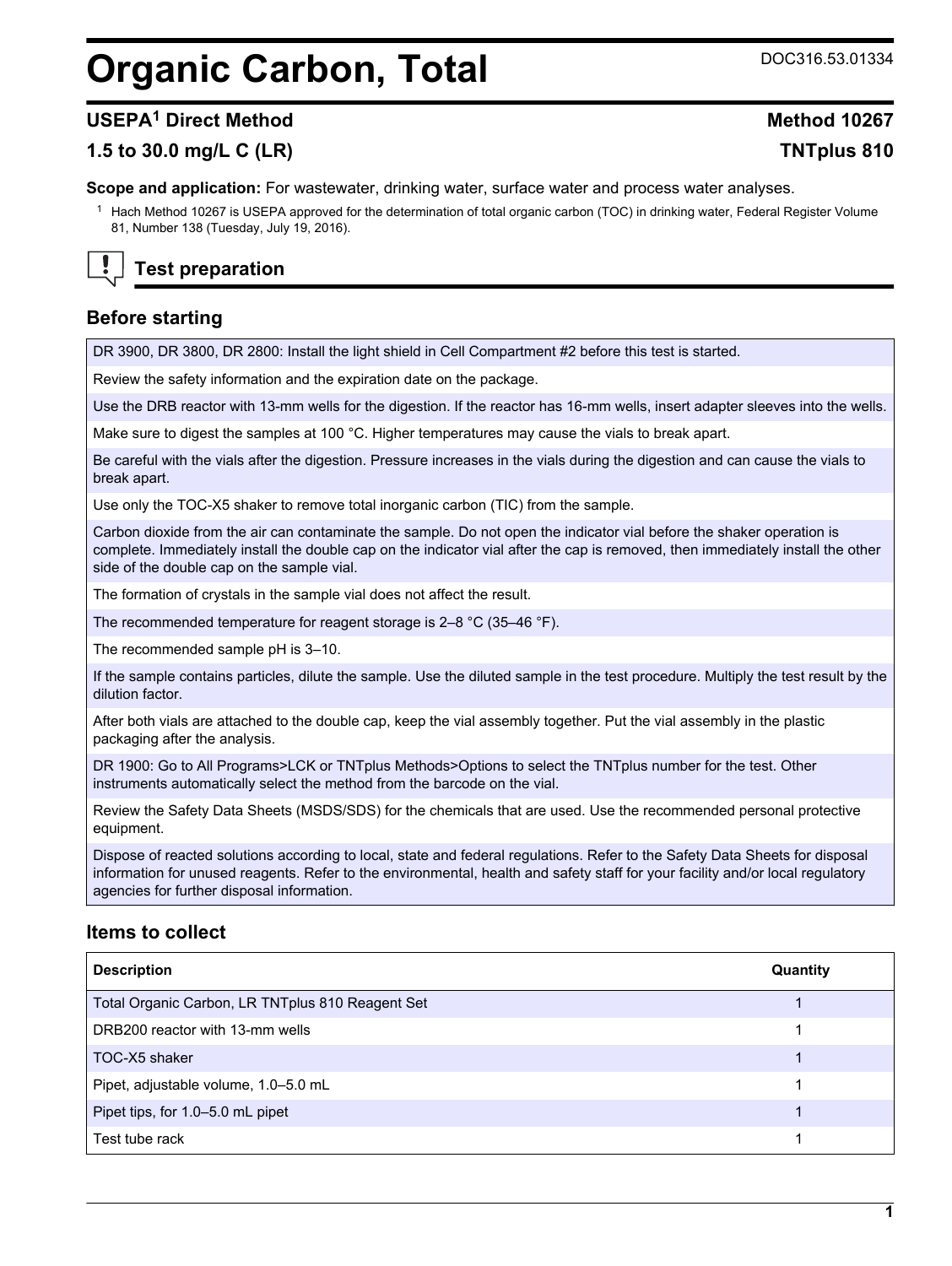Refer to [Consumables and replacement items](#page-3-0) on page 4 for order information.

## **Sample collection**

- Collect samples in clean glass bottles.
- Homogenize samples that contain solids to get a representative sample.
- Rinse the sample bottle several times with the sample to be collected.
- Fill the bottle completely full, then tighten the cap on the bottle.
- Analyze the samples as soon as possible for best results.
- Acid preservation is not recommended.

## **Test procedure**



**1.** Remove the cap from a clear vial. Use a pipet to add 2 mL of sample to the vial.



**2.** Insert the uncapped sample vial into the TOC-X5 shaker. Make sure that the vial is pushed all the way down into the shaker. Move the fan over the vial.



**3.** Push the on/off switch to start the shaker. Operate the shaker for 5 minutes.



**4.** When the shake time is complete, remove the cap from a blue indicator vial. Immediately install and tighten a double cap on the indicator vial with the barcode label toward the vial.



**5.** Immediately invert the indicator vial, then install and tighten the other side of the double cap on the sample vial. Hold the vial assembly vertically.



**6.** Insert the vial assembly into the DRB reactor (indicator vial on top).



**7.** Increase the vial assembly temperature for 2 hours at 100 °C.



**8.** Let the vial assembly cool completely to room temperature. Make sure that the vials cool completely. Warm vials will give high results.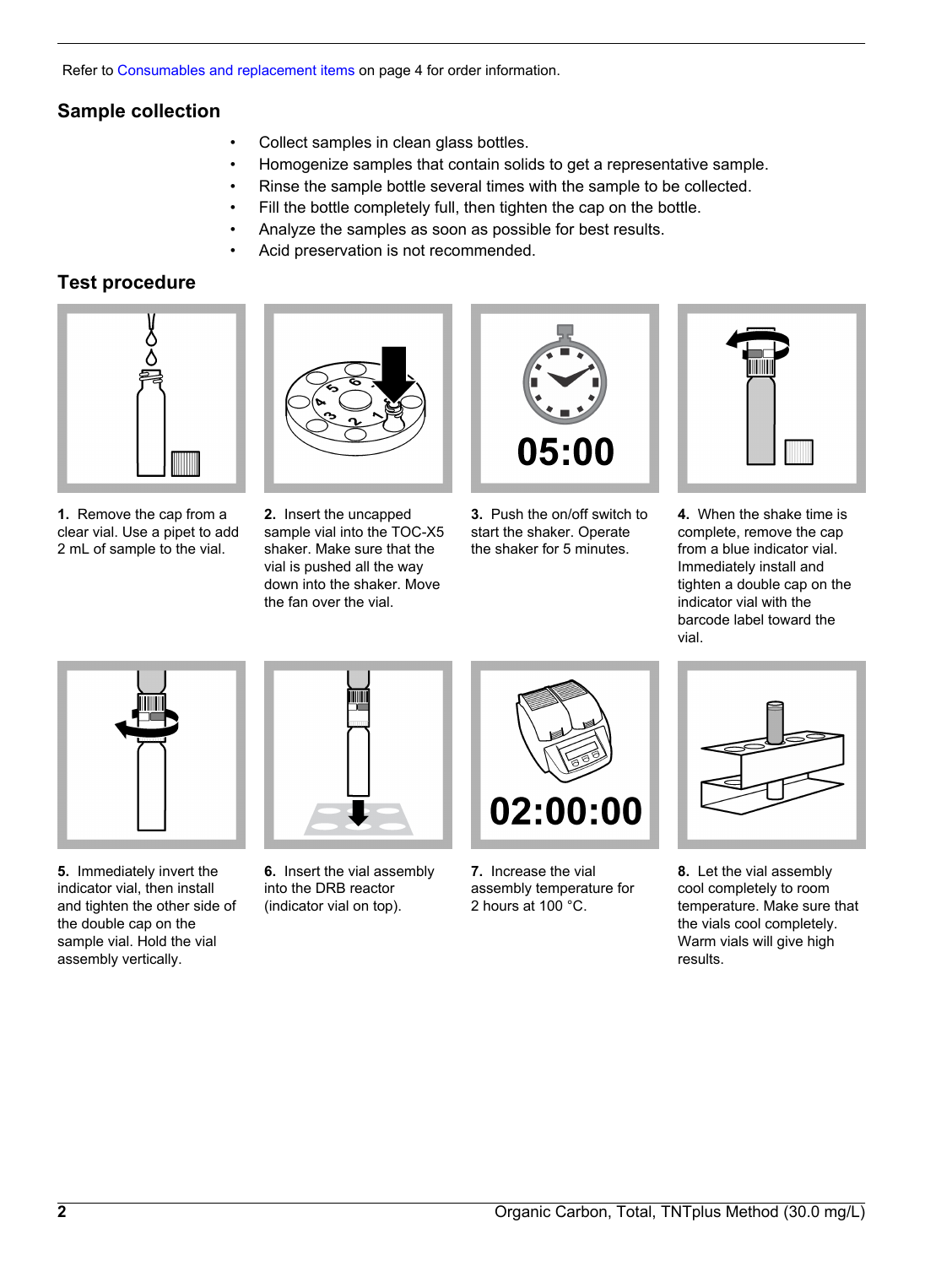

**9.** Tighten the double cap on both vials.



**10.** Invert the vial assembly so the indicator vial is on the bottom. Clean the indicator vial.

**11.** DR 1900 only: Select program 810. Refer to [Before starting](#page-0-0) on page 1.

**Start**



**12.** Insert the vial into the cell holder. DR 1900 only: Push **READ**. Results show in mg/L C.

## **Interferences**

The table that follows shows the substances that were tested for interference and did not interfere up to the levels shown.

| <b>Interfering substance</b> | Interference level   |
|------------------------------|----------------------|
| Ammonium                     | 200 mg/L             |
| Calcium                      | 2000 mg/L as $CaCO3$ |
| Chloride                     | 1000 mg/L            |
| Magnesium                    | 2000 mg/L as $CaCO3$ |
| TIC                          | 250 mg/L             |

## **Accuracy check**

#### **Standard solution method**

Use the standard solution method to validate the test procedure, the reagents and the instrument.

Items to collect:

- 1000-mg/L C TOC Standard Solution
- 500-mL volumetric flask, Class A
- 200-mL volumetric flask, Class A
- 50-mL volumetric pipet, Class A and pipet filler safety bulb
- 20-mL volumetric pipet, Class A and pipet filler safety bulb
- Organic-free water
- **1.** Prepare a 100-mg/L C stock solution as follows:
	- **a.** Use a pipet to add 20 mL of a 1000-mg/L C standard solution into a 200-mL volumetric flask.
	- **b.** Dilute to the mark with organic-free water. Mix well.
- **2.** Prepare a 10-mg/L C standard solution as follows:
	- **a.** Use a pipet to add 50 mL of a 100-mg/L C stock solution into a 500-mL volumetric flask.
	- **b.** Dilute to the mark with organic-free water. Mix well. Prepare this solution daily.
- **3.** Use the test procedure to measure the concentration of the prepared standard solution.
- **4.** Compare the expected result to the actual result. *Note: The factory calibration can be adjusted slightly with the standard adjust option so that the instrument shows the expected value of the standard solution. The adjusted calibration is then*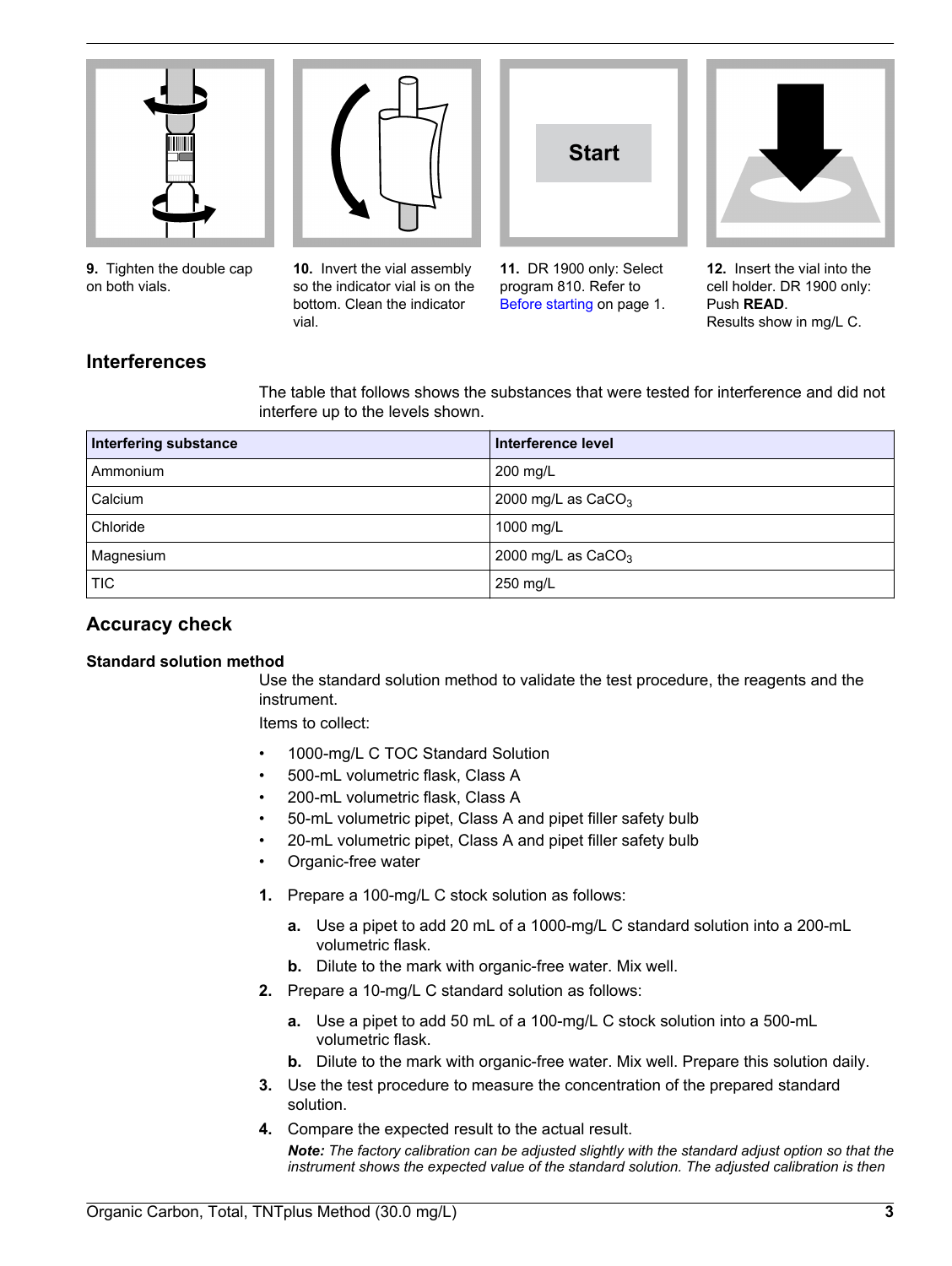*used for all test results. This adjustment can increase the test accuracy when there are small variations in the reagents or instruments.*

#### <span id="page-3-0"></span>**Method performance**

The method performance data that follows was derived from laboratory tests that were measured on a spectrophotometer during ideal test conditions. Users can get different results under different test conditions.

| <b>Program</b> | <b>Standard</b> | Precision (95% confidence interval) | <b>Sensitivity</b><br>Concentration change per 0.010 Abs change |
|----------------|-----------------|-------------------------------------|-----------------------------------------------------------------|
| TNTplus 810    | 10 $ma/L$ C     | 9.72–10.28 mg/L C                   | 0.4 ma/L C                                                      |

#### **Summary of method**

The total inorganic carbon (TIC) in the sample is first removed during the shaker operation. The sample is then digested to oxidize the total organic carbon (TOC) in the sample to carbon dioxide  $(CO_2)$ . The  $CO_2$  from the digested sample goes through the membrane in the double cap to the indicator vial and causes the indicator solution to change color. The color of the indicator solution is measured by the spectrophotometer. The measurement wavelength is 435 nm.

#### **Consumables and replacement items**

| <b>Description</b>                            | <b>Quantity/test</b> | Unit   | ltem no.      |
|-----------------------------------------------|----------------------|--------|---------------|
| Total Organic Carbon Reagent Set, LR, TNTplus |                      | 25/pkg | <b>TNT810</b> |

#### **Required apparatus**

| <b>Description</b>                                              | <b>Quantity/test</b> | Unit       | ltem no.        |
|-----------------------------------------------------------------|----------------------|------------|-----------------|
| DRB 200 Reactor, 115 VAC option, 9 x 13 mm + 2 x 20 mm, 1 block |                      | each       | DRB200-01       |
| DRB 200 Reactor, 230 VAC option, 9 x 13 mm + 2 x 20 mm, 1 block |                      | each       | DRB200-05       |
| Pipet, adjustable volume, 1.0–5.0 mL                            |                      | each       | <b>BBP065</b>   |
| Pipet tips, for 1.0–5.0 mL pipet                                |                      | 75/pkg     | BBP068          |
| Test tube rack                                                  |                      | each       | 1864100         |
| TOC-X5 shaker                                                   |                      | each       | LQV148.99.00002 |
| Wipes, disposable                                               |                      | $280$ /pkq | 2097000         |

#### **Recommended standards**

| <b>Description</b>                                       | Unit  | Item no. |
|----------------------------------------------------------|-------|----------|
| TOC Standard Solution Ampule (KHP Standard, 1000-mg/L C) | 5/pkg | 2791505  |

#### **Optional reagents and apparatus**

| <b>Description</b>                                                   | Unit        | Item no. |
|----------------------------------------------------------------------|-------------|----------|
| Reactor adapter sleeves, 16 mm to 13 mm diameter, for TNT plus vials | $5$ /p $kg$ | 2895805  |
| Ampule Breaker, 2-mL PourRite® Ampules                               | each        | 2484600  |
| Flask, volumetric, Class A, 500 mL, glass                            | each        | 1457449  |
| Flask, volumetric, Class A, 200 mL                                   | each        | 1457445  |
| Pipet, volumetric, Class A, 50 mL                                    | each        | 1451541  |
| Pipet, volumetric Class A, 20 mL                                     | each        | 1451520  |
| Pipet filler, safety bulb                                            | each        | 1465100  |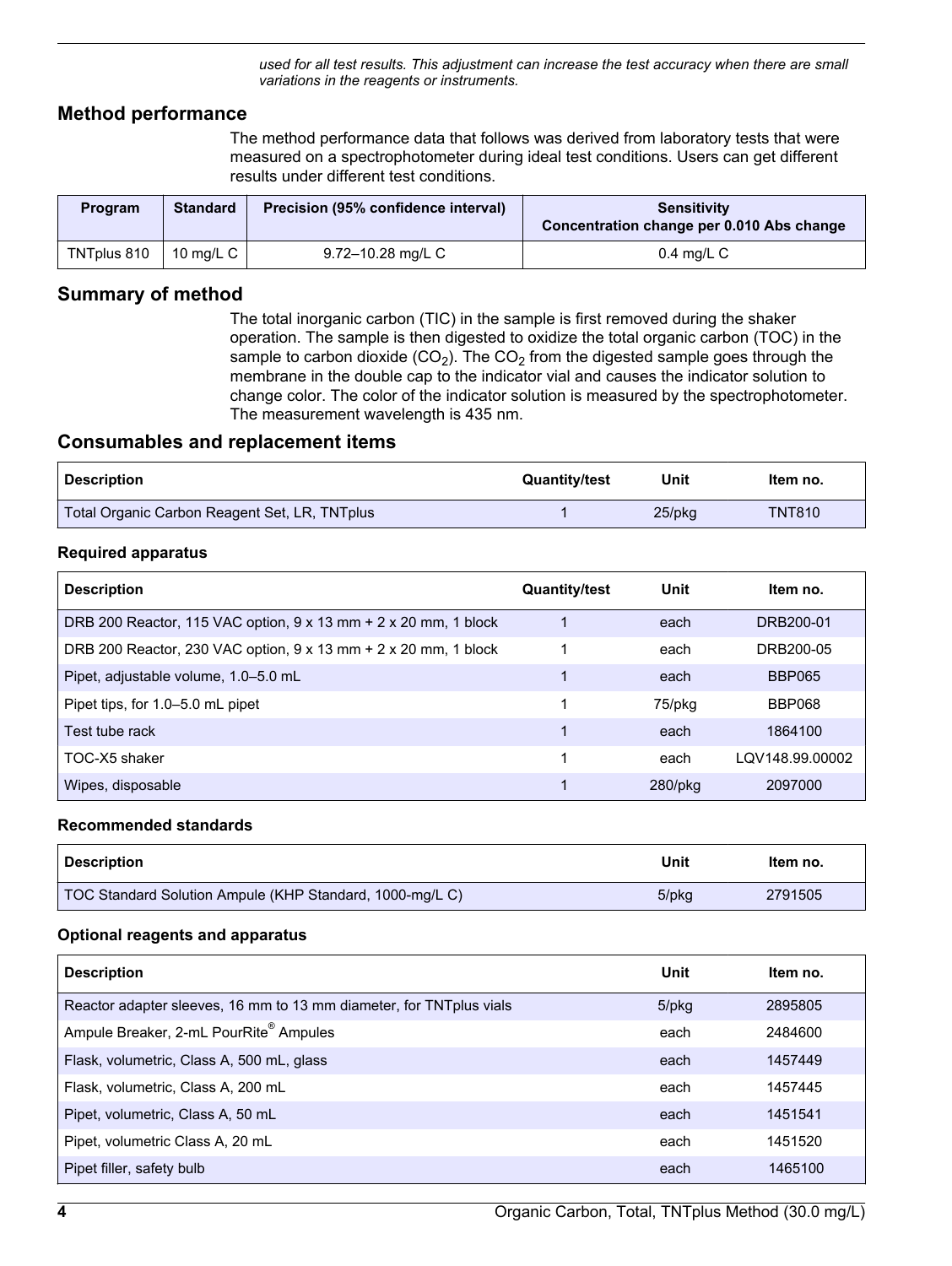| Optional reagents and apparatus (continued) |        |          |
|---------------------------------------------|--------|----------|
| <b>Description</b>                          | Unit   | Item no. |
| Potassium Acid Phthalate (KHP), ACS         | 500q   | 31534    |
| Water, organic-free                         | 500 mL | 2641549  |